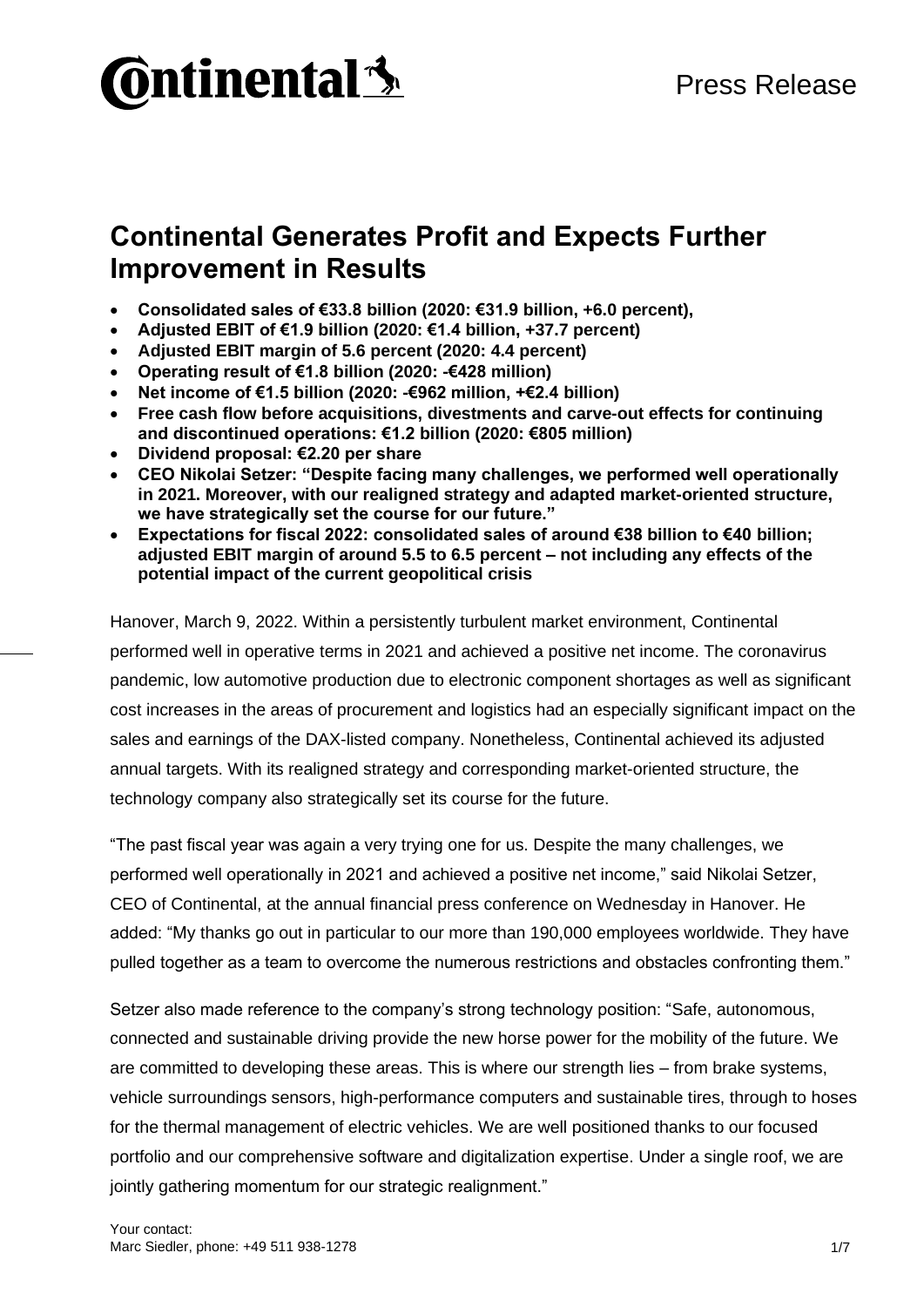

# **Consolidated sales up by 6.0 percent in 2021**

According to preliminary figures, the DAX company's **consolidated sales** totaled €33.8 billion in the past fiscal year (2020: €31.9 billion, +6.0 percent). Unless indicated otherwise, the respective effects of Vitesco Technologies (discontinued operations) until the spin-off in September 2021 are not taken into account. Before changes in the scope of consolidation and exchange rate effects, sales rose by 7.4 percent. In a persistently challenging market environment, the company achieved an **adjusted EBIT** of €1.9 billion (2020: €1.4 billion, +37.7 percent), corresponding to an **adjusted EBIT margin** of 5.6 percent (2020: 4.4 percent).

"While the low production level worldwide has had a negative impact, particularly on our automotive business, our Tires and ContiTech sectors achieved a good result despite massive cost increases in the areas of procurement and logistics," said Setzer.

Following a negative net income in the previous year resulting from incurred expenses and impairments on property, plant and equipment, Continental achieved a **net income** of €1.5 billion in 2021 (2020: -€962 million). The **free cash flow before acquisitions, divestments and carveout effects** for continuing and discontinued operations amounted to €1.2 billion (2020: €805 million).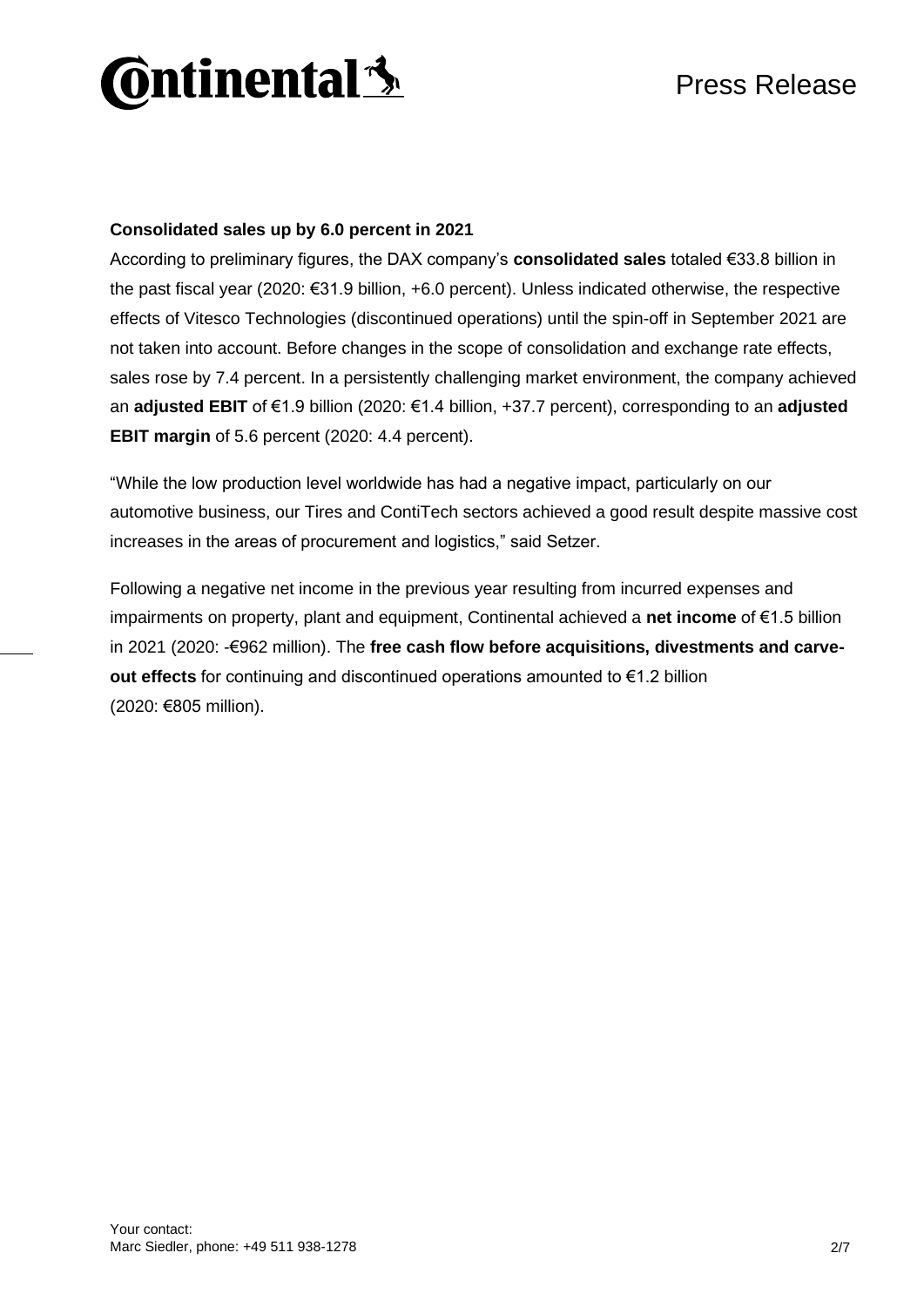

# **The Continental Executive Board is proposing a dividend of €2.20 per share**

"Based on our net income and our stable cash flow situation, we are proposing to the Annual Shareholders' Meeting a dividend of €2.20 per share, in line with our dividend policy," said Katja Dürrfeld, CFO of Continental. Continental's dividend policy provides for a distribution of between 15 and 30 percent of net income.

# **Expectations for fiscal 2022**

In the event the geopolitical situation, in particular in Eastern Europe, remains tense or even worsens, it can result in lasting consequences for production, supply chains and demand. Depending on the severity of the disruption, this may result in lower sales and earnings in all group sectors as well as for the Continental Group compared to the prior year.

Not including these risks, Continental expects that the global production of passenger cars and light commercial vehicles will increase by 6 to 9 percent in 2022. In 2021, this increased year on year by only around 3 percent to approximately 77 million vehicles as a result of the semiconductor shortage. The company also anticipates higher procurement and logistics costs of around €2.3 billion.

On the basis of our assumptions regarding the trends in our markets and industries for 2022, Continental anticipates consolidated sales of around €38 billion to €40 billion and an adjusted EBIT margin of around 5.5 to 6.5 percent. Continental however expects that business will gradually improve following a subdued start to the year.

For the **Automotive** group sector, Continental forecasts sales of around €18 billion to €19 billion with an adjusted EBIT margin of around 0 to 1.5 percent.

For the **Tires** group sector, Continental expects sales of between around €13.3 billion and €13.8 billion with an adjusted EBIT margin ranging between 13.5 and 14.5 percent.

For the **ContiTech** group sector, Continental expects sales of between around €6.0 billion and €6.3 billion with an adjusted EBIT margin ranging between 7.0 and 8.0 percent.

**Capital expenditure before financial investments** is forecast to be below 7 percent of sales.

**Free cash flow before acquisitions and divestments (adjusted free cash flow)** of between around €0.7 billion and €1.2 billion is expected.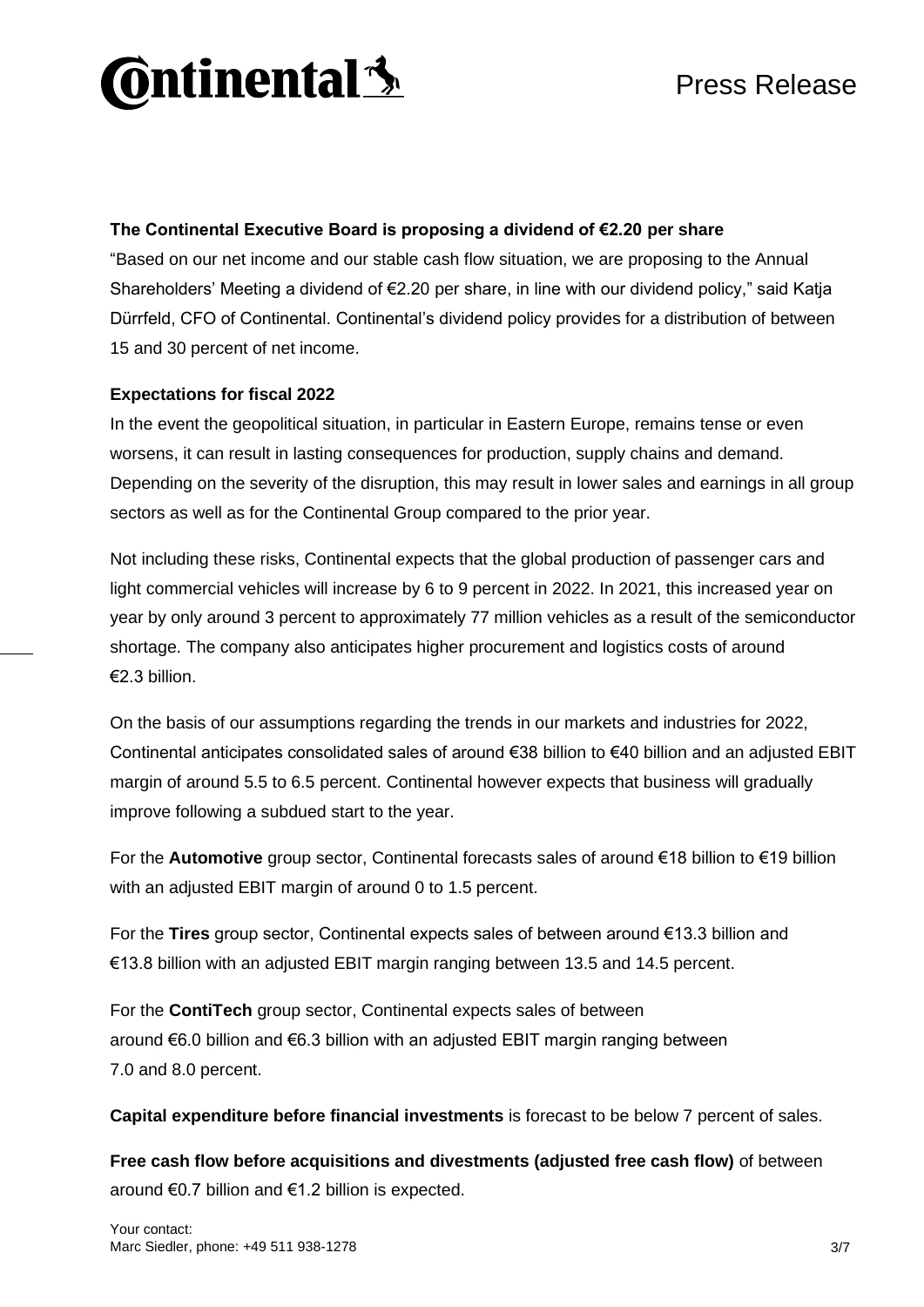

# **Continental confirms medium-term targets despite unsatisfactory financial performance**

"We are in the midst of a fundamental transformation. And we want to emerge from it as winners. We are not satisfied with our current financial performance. Accordingly, we will rigorously implement our strategy and increase our profitability. We therefore firmly stand by the mediumterm targets that we published at the end of 2020," Dürrfeld said.

These include an adjusted EBIT margin of between 8 and 11 percent.

#### **Continental increases order intake in key areas of technology**

Last year, Continental continued to make focused investments in its research and development activities. The DAX company's total expenditure for this purpose amounted to around €2.6 billion  $(2020: E2.7$  billion). The ratio fell to 7.7 percent  $(2020: 8.5$  percent).

Continental is well positioned in terms of purchase-relevant technologies for the mobility of the future. The large number of orders that the company received during the past fiscal year are evidence of this.

The sales volume of new orders for display solutions currently amounts to more than  $65.5$  billion. Continental, for example, only introduced the innovative ShyTech Display at the end of last year. Its wood or leather-look surface enables a completely new interior design. The screen only appears when needed. Recently, Continental presented a further innovative display featuring a private mode that allows information to be displayed for selected vehicle occupants only. This technology allows the front passenger, for instance, to enjoy infotainment functions without distracting the driver.

The order volume for fully connected central high-performance computers rose to a total of around €5.5 billion. These computers form a crucial link between the vehicle and the digital world. Continental's InCar Application Server (ICAS1), for example, is being used by Volkswagen for its ID. vehicle models, which are based on the brand's modular electric drive platform.

In total, incoming orders for the Automotive group sector amount to €18.6 billion (previous year: €18.1 billion).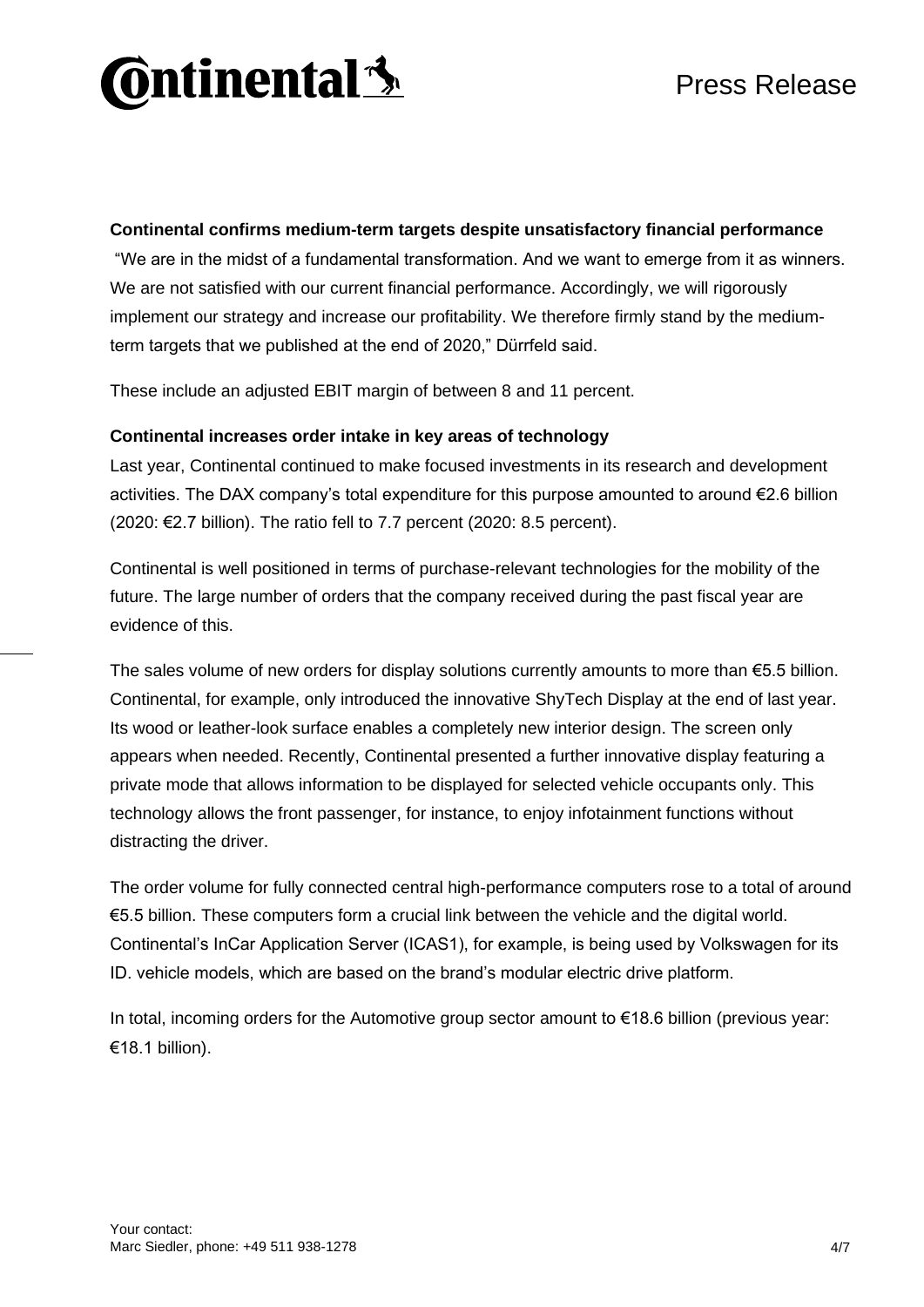# **Continental 3**

#### **Key figures for Continental**

| $\epsilon$ million                                                                                                      | 2021              | 2020     | $\Delta$ in % |
|-------------------------------------------------------------------------------------------------------------------------|-------------------|----------|---------------|
| <b>Sales</b>                                                                                                            | 33,765.2          | 31,864.4 | 6.0           |
| <b>EBIT</b>                                                                                                             | 1,845.8           | $-428.0$ | 531.3         |
| in % of sales                                                                                                           | 5.5               | $-1.3$   |               |
| Net income attributable to the shareholders of the parent                                                               | 1,455.0           | $-961.9$ | 251.3         |
| Basic earnings per share in €                                                                                           | 7.28              | $-4.81$  | 251.3         |
| Diluted earnings per share in $\epsilon$                                                                                | 7.28              | $-4.81$  | 251.3         |
| Adjusted sales <sup>1</sup>                                                                                             | 33,754.3          | 31,648.8 | 6.7           |
| Adjusted operating result (adjusted EBIT) <sup>2</sup>                                                                  | 1,900.4           | 1,379.9  | 37.7          |
| in % of adjusted sales                                                                                                  | 5.6               | 4.4      |               |
| Research and development expenses (net)                                                                                 | 2,586.8           | 2,700.7  | $-4.2$        |
| in % of sales                                                                                                           | 7.7               | 8.5      |               |
| Capital expenditure <sup>3</sup>                                                                                        | 1,947.4           | 1,779.7  | 9.4           |
| in % of sales                                                                                                           | 5.8               | 5.6      |               |
| Free cash flow before acquisitions, divestments and carve-out<br>effects for the continuing and discontinued operations | 1,218.4           | 804.8    | 51.4          |
| Net indebtedness                                                                                                        | 3,765.5           | n.a.     |               |
| Gearing ratio in %                                                                                                      | 29.8              | n.a.     |               |
| Total equity                                                                                                            | 12,643.2          | n.a.     |               |
| Equity ratio in %                                                                                                       | 35.3              | n.a.     |               |
| Number of employees (as of 12/31) <sup>4</sup>                                                                          | 190,875           | 195,896  | $-2.6$        |
| Dividend per share in €                                                                                                 | 2.20 <sup>5</sup> |          |               |
| Share price at year end <sup>6</sup> in $\epsilon$                                                                      | 93.11             | 108.32   | $-14.0$       |
| Share price at year high <sup>6</sup> in $\epsilon$                                                                     | 118.53            | 113.01   |               |
| Share price at year low <sup>6</sup> in $\epsilon$                                                                      | 87.53             | 45.96    |               |

The table shows the value for the continuing operations. Only the net income attributable to the shareholders, the earnings per share and the free cash flow relate to the continuing and discontinued operations.

1 Before changes in the scope of consolidation.

2 Before amortization of intangible assets from purchase price allocation (PPA), changes in the scope of consolidation, and special effects. 3 Capital expenditure on property, plant and equipment, and software.

4 Excluding trainees.

5 Subject to the approval of the Annual Shareholders' Meeting on April 29, 2022.<br>6 All stock market prices are quotations of the Continental share in the Xetra system of Deutsche Börse AG. For better comparison, values pri September 16, 2021 have been adjusted to account for the effects from the spin-off of Vitesco Technologies. Source: Bloomberg.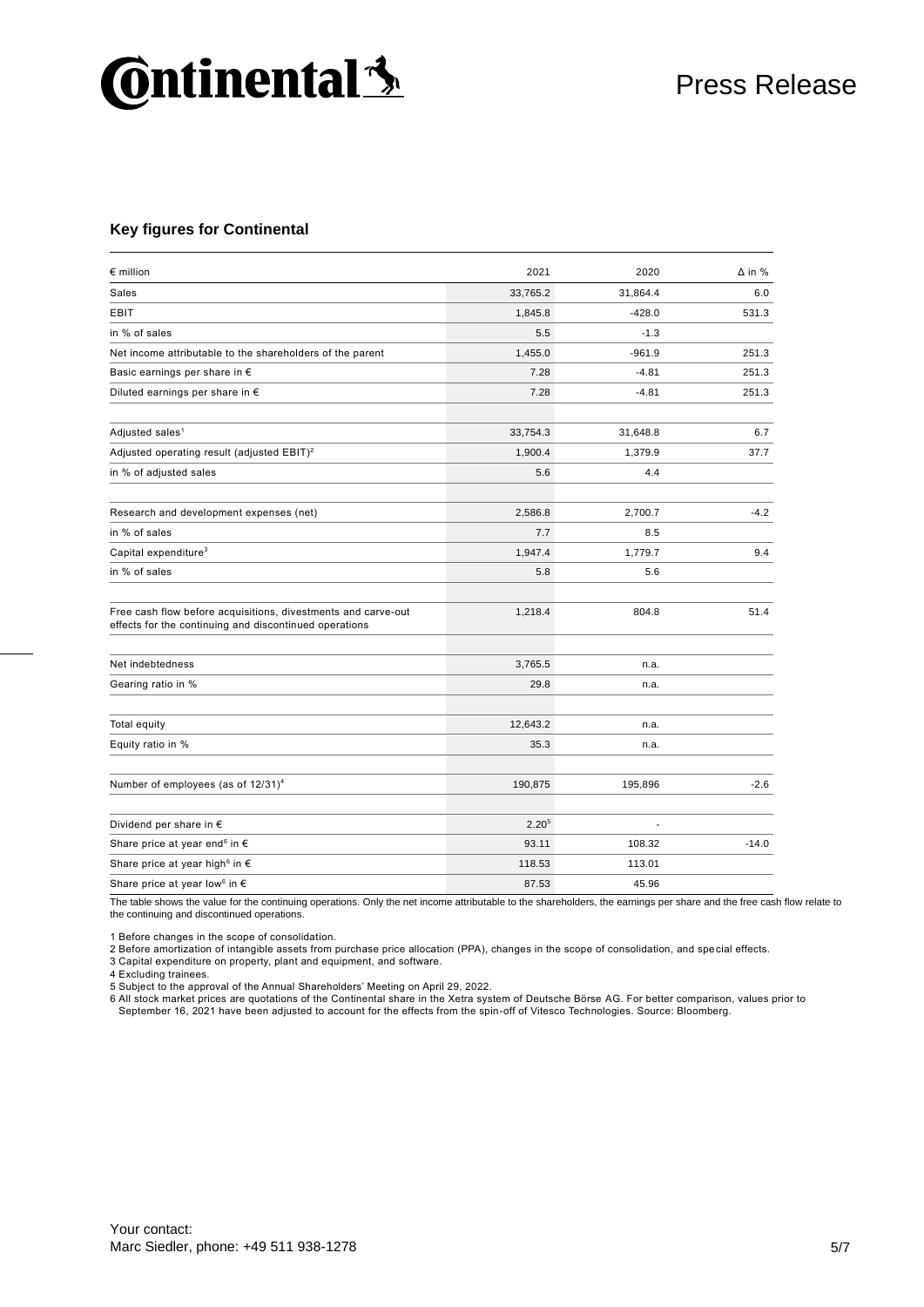

#### **Continental focuses on sustainable and future-oriented products**

Back in 2020, Continental adopted one of the most comprehensive sustainability roadmaps in the vehicle supplier industry. All electricity procured has been carbon neutral since 2020. By 2040, all of its production processes are to be made carbon neutral. And the technology company aims to be 100% carbon neutral across its entire business by 2050 at the latest. Continental develops sustainable and future-oriented products and generated around €1 billion in sales with emissionfree mobility and emission-free industries.

One example of sustainable and future-oriented products is Continental's innovative Conti GreenConcept tire concept. This concept study combines current and future technologies for building sustainable car tires, thereby providing an insight into Continental's diverse sustainability initiatives. More than half of the concept tire is made from renewable or recycled materials such as natural rubber from dandelions, silicate from the ashes of rice husks, and vegetable oils and resins. Furthermore, the materials Continental uses in the tire casing also include polyester from recycled plastic bottles for the first time ever. This year, Continental has already started the progressive introduction of polyester yarn from recycled PET bottles – the ContiRe.Tex technology. Continental aims to switch completely to sustainably produced materials in its tire products by 2050 at the latest.

Continental tires are also proving themselves in the electric vehicle segment. Seven of the world's ten highest-volume manufacturers of electric vehicles trust in Continental technology for their original equipment.

Continental last year demonstrated its expertise in surfaces that are low in emissions and pollutants. It is in this context that ContiTech presented its AMBIENC3 concept car, with interior surfaces made from renewable, recycled or processed materials – underlining the vehicle's sustainability. Its low weight furthermore helps reduce energy consumption and increase the vehicle's range. The focus with the AMBIENC3 was also on innovative technologies and design highlights. At the beginning of 2022, Continental showcased its materials expertise with the presentation of the ContiHome, a tiny house whose interior and exterior has been fitted entirely with surface materials from ContiTech. The project is testament to how innovative surfaces can combine design elements with functional aspects to mutually beneficial effect.